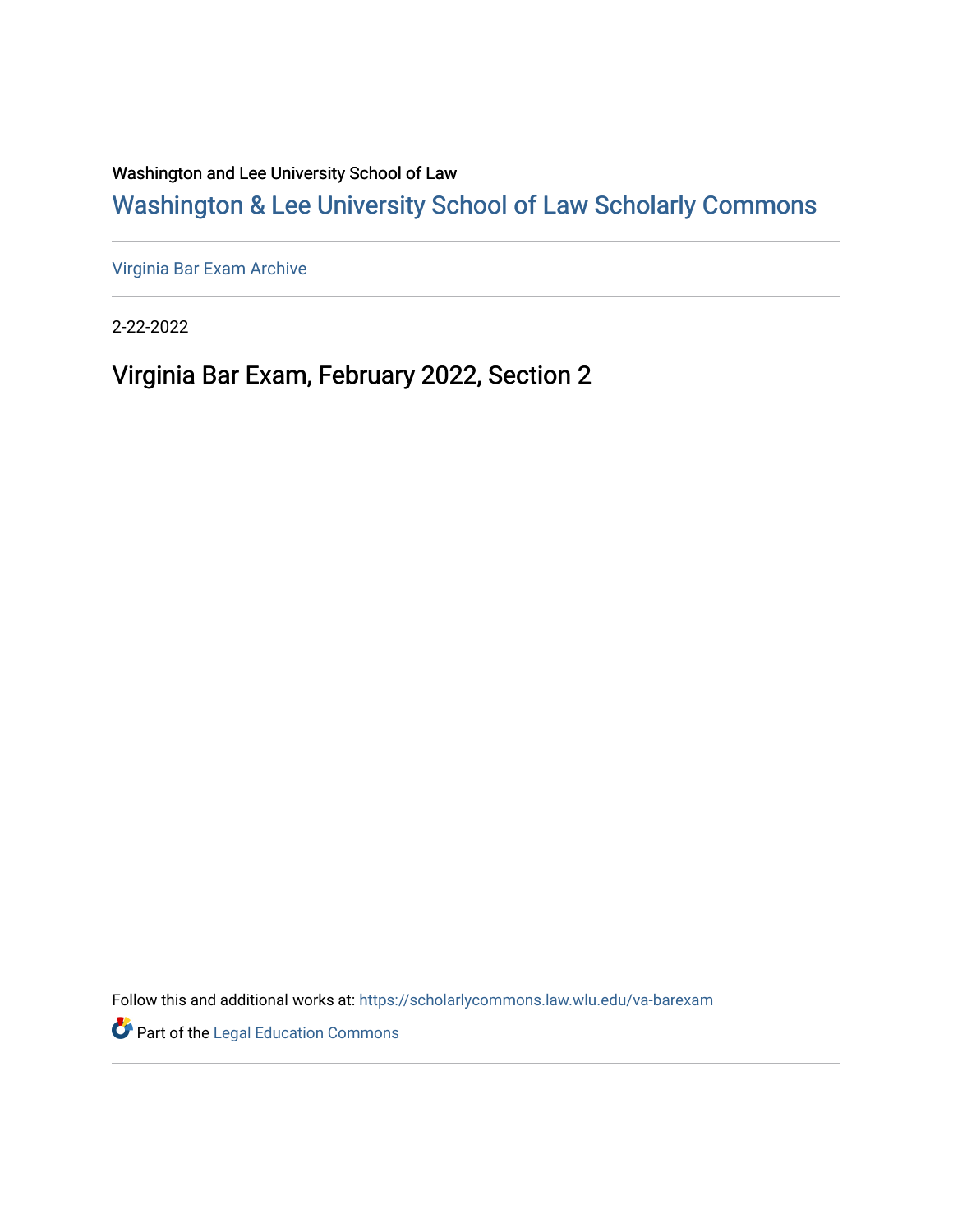### VIRGINIA BOARD OF BAR EXAMINERS Norfolk, Virginia – February 22, 2022

### *GREEN BOOKLET - Write your answer to Question 6 in the GREEN Answer Booklet 6*

**6.** In January 2021, Abe entered into a real estate purchase and sale agreement (the Agreement) to buy a residential subdivision lot in Hampton, Virginia (the Home Lot) from Ronnie for \$75,000. The Agreement required Ronnie to convey the Home Lot by general warranty deed subject to then existing utility easements on the property. The Agreement described the utility easements as present along the rear portion of the Home Lot and identified a particular part of the Home Lot on which Abe intended to build a house. In the Agreement, Ronnie warranted that the utility easements would not interfere with the construction of Abe's house in the intended location. The Agreement provided that the closing and settlement of the transaction would occur in March 2021.

In late February 2021, Ronnie was approached by Tidewater Utility (Tidewater) to grant an easement for installation of an electric utility line across the Home Lot. After negotiations with Tidewater, and without telling Abe, on March 1, 2021, Ronnie entered into an agreement granting Tidewater an easement for the power line across the Home Lot. This new easement ran directly though the part of the Home Lot where Abe intended to build his house. The Tidewater easement was properly recorded in the land records in Hampton on March 5, 2021.

As a part of his due diligence investigation for the property, Abe engaged a local title company to perform a title examination and to handle the closing and settlement. The title company failed to discover the Tidewater easement. The closing and settlement occurred on March 15, 2021. The deed conveying the Home Lot to Abe did not identify the Tidewater easement, but recited that the conveyance was "made subject to all easements of record."

In June, as Abe was preparing to build his home, Tidewater notified him that it planned to commence installation of a distribution power line on its new easement across the Home Lot. The power line construction would significantly disrupt Abe's homebuilding plans and make it undesirable to build a home there.

Abe has brought an action against Tidewater to prevent the construction of the power line.

- **(a) Is Abe likely to succeed in preventing Tidewater from constructing the power line on the easement across the Home Lot? Explain fully.**
- **(b) In an action for breach of contract by Abe against Ronnie, what defense might Ronnie reasonably raise and who is likely to prevail in the lawsuit? Explain fully.**
- **(c) In an action for fraud by Abe against Ronnie, what defense might Ronnie reasonably raise and who is likely to prevail in the lawsuit? Explain fully.**

**\* \* \* \* \***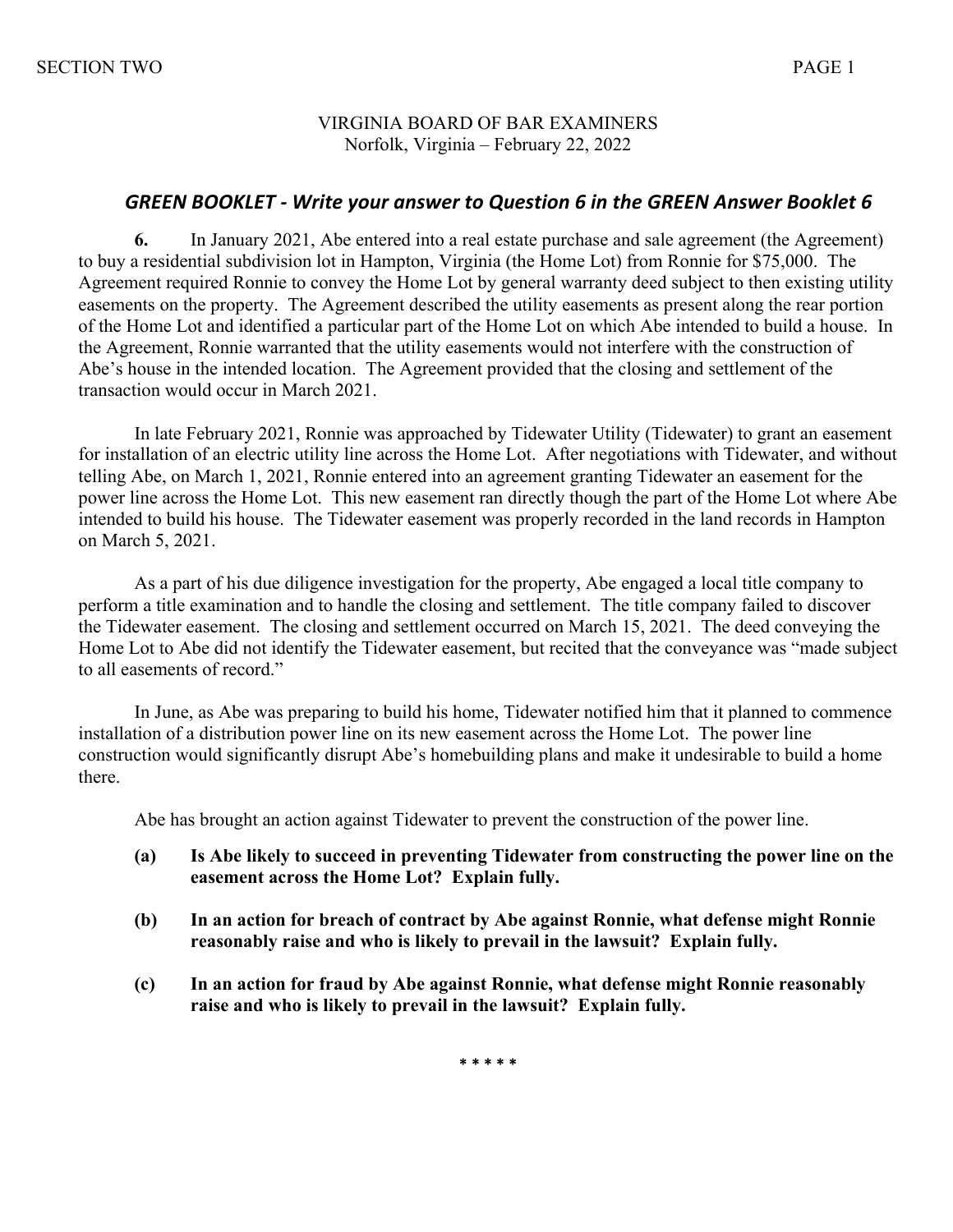## *PURPLE BOOKLET - Write your answer to Question 7 in the PURPLE Answer Booklet 7*

**7.** In January 2017, Marshall started a local marketing and advertising agency in Henrico County, Virginia. Marshall approached several former co-workers and friends about joining the new company. One long-time friend, Frank, did not want to be an employee, so in February 2017, Marshall hired him as an independent contractor to design and deliver creative content based on specifications provided by Marshall and his clients. Frank was responsible for designing ad campaigns, writing ad copy and marketing strategies.

From the beginning, Marshall was not pleased with Frank's work product. On June 20, 2017, Marshall sent Frank an email advising him of his disappointment with Frank's performance. The email detailed several examples of Frank's work product, accused him of incompetence and demanded immediate improvement. Marshall also told him his submissions to date did not meet the specifications from him or the clients and claimed that Frank was in breach of their contract for his services.

Frank received the email on June 20, 2017, and immediately called Marshall and accused him of breaching their contract by constantly changing the specifications. Frank said, "You agreed to pay me \$300 per hour, and you owe me for the 200 hours of work I've already performed." Marshall denied he had agreed to pay Frank on an hourly basis, stating he had agreed to pay Frank a flat fee of \$20,000 upon delivery of completed work product for each ad campaign.

Frank then sent Marshall a copy of an email he claimed Marshall had sent to him, dated February 15, 2017, which referenced the \$300 hourly rate. Marshall denied writing or sending the email and accused Frank of lying and forging the email. After several heated conversations, Frank delivered the work he had done, although most of it was incomplete.

In April 2018, Marshall was out drinking with several of his and Frank's mutual friends and Marshall told them about Frank's poor performance. While at the bar, he forwarded each of them a copy of the 2017 email he had written to Frank accusing Frank of incompetence.

Frank didn't learn that his friends had been given the email until June 27, 2019, when one of Frank's friends told him she had received the email from Marshall while at the bar.

On June 26, 2020, Frank filed a three-count Complaint against Marshall in the Circuit Court of Henrico County with the following allegations:

- Count I alleges that Marshall breached an oral promise to pay Frank on an hourly basis and seeks \$70,000 in damages.
- Count II, pleaded in the alternative, alleges that Marshall breached a written contract, evidenced by the email dated February 15, 2017.
- Count III alleges defamation and seeks \$200,000 in compensatory damages and \$1,000,000 in punitive damages on the ground that Marshall sent Frank's friends copies of Marshall's June 2017 email that accused Frank of incompetence.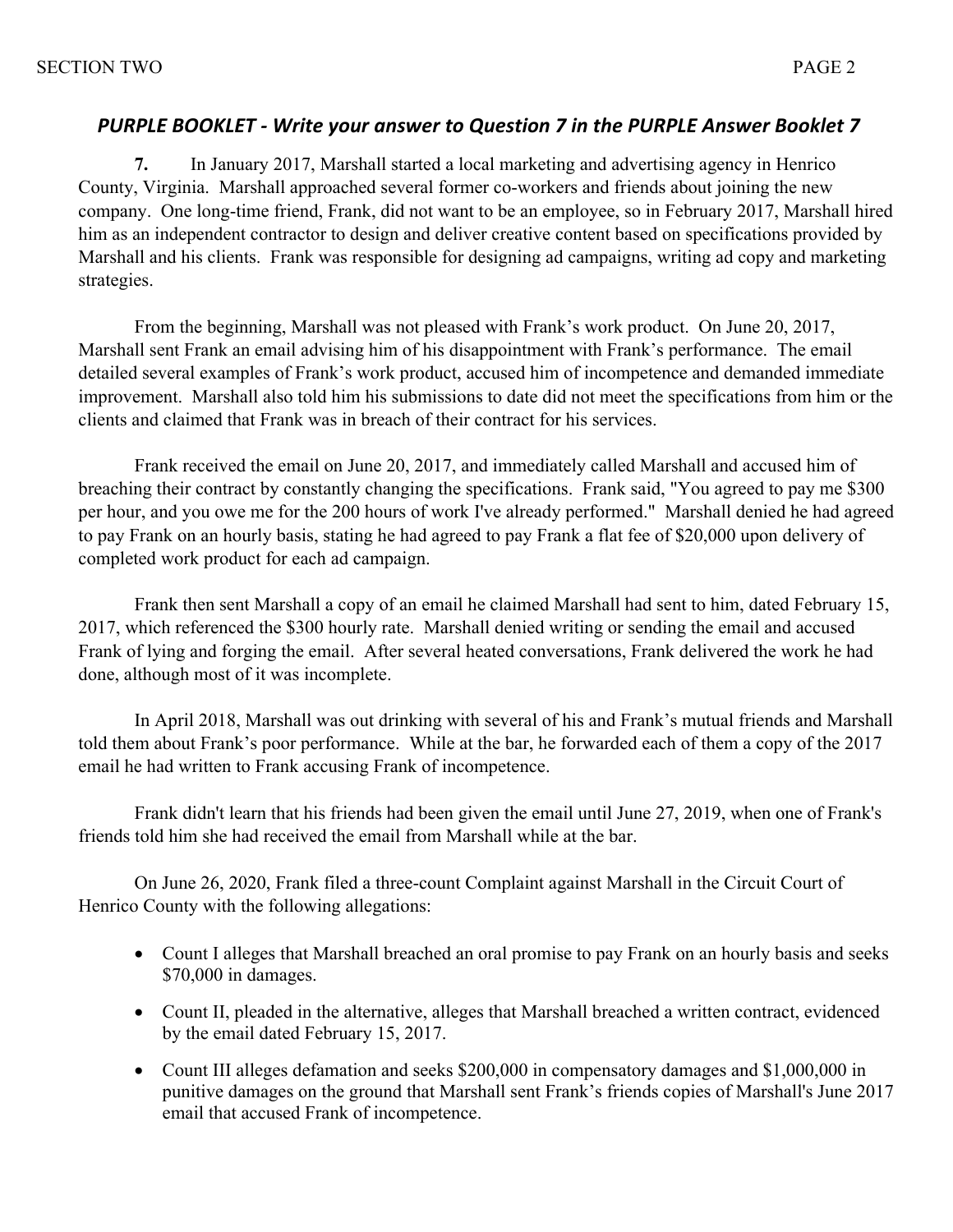As soon as the trial began, Marshall moved to dismiss all three counts on the ground that the statute of limitations had run, an issue that had been preserved for trial. The court granted Marshall's motion as to Counts I and III and dismissed those counts with prejudice. The court denied Marshall's plea of the statute of limitations as to Count II.

After the jury was empaneled and both sides gave their opening statements, Frank sensed that the jury believed Frank had, in fact, invented the February 15<sup>th</sup> email on which Count II was based. Frank moved to nonsuit the entire case, including Counts I and III. The trial judge ruled that Frank could not nonsuit Counts I and III but entered the nonsuit as to Count II.

- **(a) Did the court err in sustaining Marshall's plea of the statute of limitations as to Counts I and III, and overruling the plea as to Count II? Explain fully.**
- **(b) Did the court err in refusing to permit Frank to nonsuit Counts I and III, and in permitting him to nonsuit Count II? Explain fully.**

**\* \* \* \* \***

### *GOLD BOOKLET - Write your answer to Question 8 in the GOLD Answer Booklet 8*

**8.** Paige inherited an antique rug from her great aunt. She took the rug to Daniel's Persian Rugs and Antiques (DPRA) in Salem, Virginia to have it cleaned. When Daniel, the owner of DPRA, unrolled it, he became very excited and stated that the rug was a rare hand knotted silk and wool Isfahan rug from Iran. He commented that it was very valuable. They both took pictures of the rug. Daniel told Paige to return in four weeks to pick up the cleaned rug because he had a backlog of rugs for cleaning. Daniel gave Paige a ticket for cleaning that stated: "Isfahan rug – blended silk and wool. 4 x 6 feet. Clean for \$200." On the back of the ticket in small writing it stated: "The parties hereto agree that the limit of liability for any services of DPRA is \$1,000." Paige never read the back of the claim ticket and it was not discussed with Daniel.

After Paige left the store, Daniel showed Luther, one of his employees at DPRA, the rug and explained that it was rare and in exceptional condition. He told Luther that Isfahan was the capital of Persia and that the rug was from the early 1700s. He estimated the value at \$25,000. Daniel placed Paige's rug in the section of rugs in his store in line to be cleaned until he could get to it the following week.

The next day, when Daniel was not working, Barry came into the store and asked Luther if they had any "very special rugs." Barry was a wealthy antique collector and had purchased many items from the store over the years. Luther told Barry that there was a very valuable Isfahan Persian rug available for \$15,000. Barry asked to see it and Luther took Paige's rug from the back and unrolled it. Barry agreed to buy the rug and paid with a check for \$15,000. Luther told Barry not to make the check payable to DPRA, because he would stamp the store name on the check. However, after Barry left with the rug, Luther made the check payable to himself. Luther called Daniel the next day to say he would be out for at least a month because he tested positive for COVID-19. Luther cashed the check, but never returned to work and his whereabouts are unknown.

A week later, Daniel searched for Paige's rug as it was next in line for cleaning. He could not find it anywhere and called Paige to tell her that he was very upset, but he had misplaced or lost the rug.

A few weeks later, Paige attended a party at Barry's house. Barry showed the guests the rug he just acquired. Paige looked at the picture of her rug on her phone and realized that this is her missing rug. She explained the situation to Barry in private and he told her that he paid \$15,000 for the rug and it belongs to